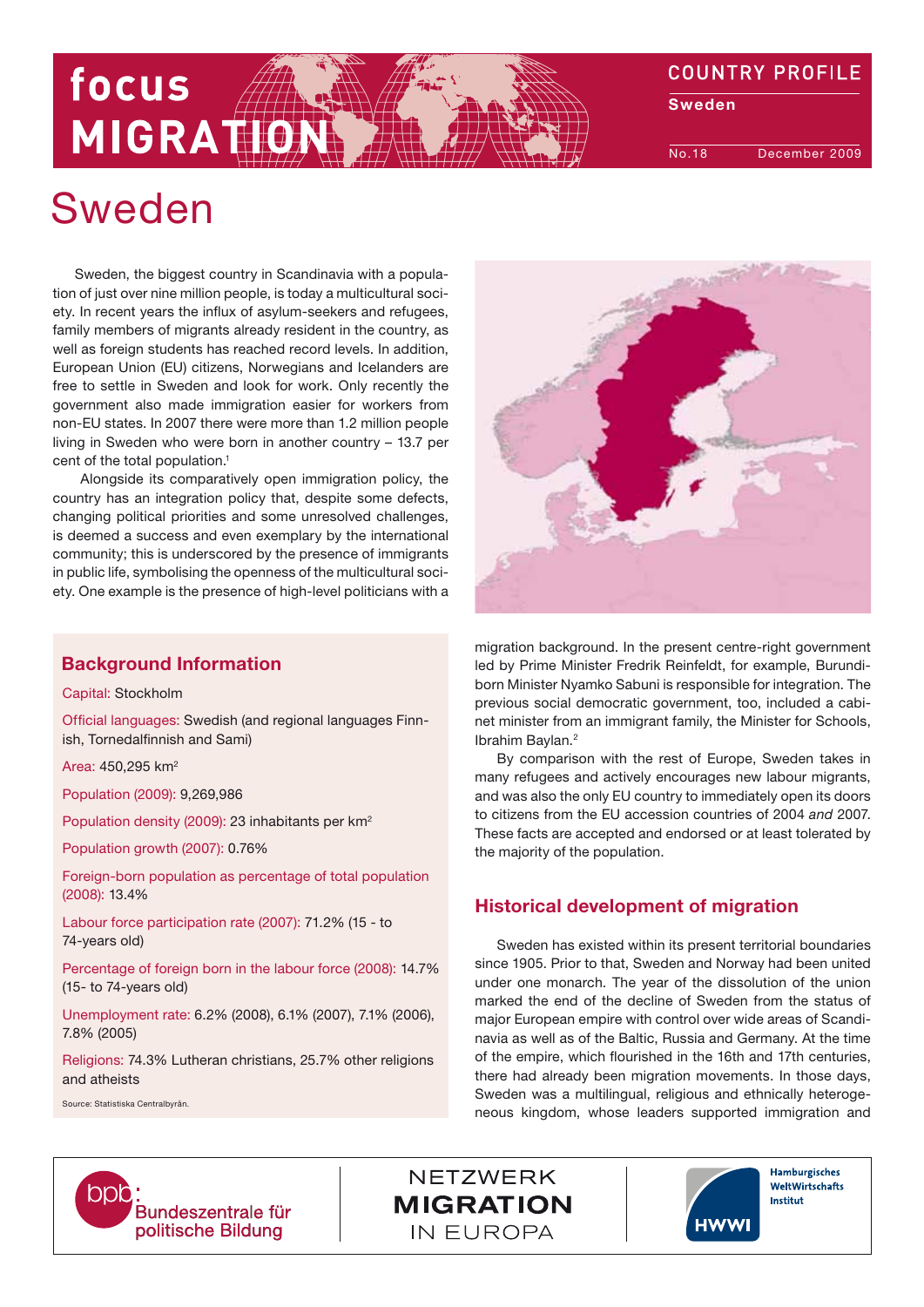regarded emigration as a loss.<sup>3</sup> Immigrants with capital and specialist skills were especially welcome; they contributed to making Sweden an important political power in Europe. During the period when Sweden was a major power, seventeen languages were spoken domestically. The dissolution of the empires of Denmark-Norway and Sweden-Finland in the early 19th century created four nation states in Northern Europe that still exist today. A dominant majority population and a Lutheran state church emerged in each of the four states. Contrary to the period of the great powers, however, a sense of nationality based on ethnicity emerged, with each ethnic group resorting to its own history and language.

During the rapid industrialisation of the early 20th century, waves of emigrants headed for the even faster-growing economies of Denmark and Norway, as well as America.

Social unrest, political conflicts and espionage between the warring powers during the First World War prompted the Nordic countries to tighten control of migratory movements, among other means by way of visa regulations and the creation of central state immigration authorities and registers of foreigners. About 1917 the Scandinavian countries took in refugees from the former Tsarist Empire and organised summer vacations for children from the territories of the former Habsburg monarchy. During the Second World War, in which Sweden was not directly involved, Sweden became a place of refuge for about 180,000 refugees, in particular from Finland, Norway, Estonia, Denmark and Germany.

In 1954, following the formation of the "Nordic Council", Sweden, Denmark, Norway and Iceland introduced a common labour market. Similar to the freedom of movement enjoyed by citizens of the more recently established EU, citizens of the northern European countries wishing to work in a Nordic partner country have since been able to move freely across internal borders without a work or residence permit. The agreement was also later joined by Finland. By then Sweden had developed into the North's leading economic and industrial nation. In the 1960s and early 1970s, labour migrants were actively recruited, first in the Netherlands, West Germany, Italy, Austria, Belgium and Greece, and later also in Yugoslavia and Turkey. Many

| Sweden (returnee)                                           | 17,853  |
|-------------------------------------------------------------|---------|
| Iraq                                                        | 12,103  |
| Nordic neighbouring countries (Denmark, Norway,<br>Finland) | 9,251   |
| Poland                                                      | 6,970   |
| Somalia                                                     | 4,064   |
| Germany                                                     | 3,405   |
| Thailand                                                    | 3,060   |
| China                                                       | 2,677   |
| Romania                                                     | 2,544   |
| Serbia                                                      | 1,791   |
| Other                                                       | 37,453  |
| Total                                                       | 101,171 |

Source: Statistika Centralbyrån.

migrants also came from Finland, which at that time was less prosperous than Sweden. Unlike countries such as Germany and the Netherlands, the Swedish government did not pursue a "guest worker policy", but rather assumed from the outset that the immigrant workers would stay and become integrated.

In 1972/73 the recruitment of foreign workers was stopped as the economy slowed. Even after that, however, migratory movements continued. Instead of recruited workers, immigrants since then have mostly arrived to join relatives already resident in Sweden or else as refugees.<sup>4</sup> Since joining the European Union in 1995, the principle of freedom of movement for EU citizens has also applied to Sweden. In addition, Sweden has acceded to the Schengen Agreement, thus abolishing controls at borders with other signatories.

## Current trends

In 2008 when 101,171 people migrated to Sweden, immigration reached record levels. This figure includes all persons noted in the Swedish municipal register in 2008 as "immigrated". As a rule, all persons wishing to remain in Sweden for a lengthy period are registered. The same does not apply to tourists, seasonal labourers or other workers whose stay is only brief and temporary. The biggest group among the 2008 immigrants were in fact Swedish citizens who had previously been residing abroad, but there were also many Iraqis as well as citizens of neighbouring Nordic countries and of Poland.

Emigration from Sweden in 2008 and 2007, at a level of more than 45,000 persons each year, was also on par with numbers last seen during the great wave of emigration to America at the beginning of the 20th century. Fifty-four per cent of those who emigrated during 2007 were people who had previously migrated to Sweden. The remaining 46 per cent were Swedes, the majority of whom emigrated to Norway, Denmark and Finland.

Today, family reunification is the most common cause of migration among immigrants from countries outside the Nordic Council and the EU. Such persons often are family members of people who have been admitted as refugees. This is clearly apparent in the examples of Iraq and Somalia as countries of origin: of the 33,184 people who came to Sweden in 2008 as family members, 8,215 were Iraqi and 3,548 Somali citizens. Around two thirds of all residence permits granted on the grounds of family reunification concerned so-called "newly established relationships": Swedish citizens or foreigners resident in Sweden marrying a person of foreign nationality, who then acquires the right to permanent residency. In the remaining two thirds of cases a family relationship already existed before migration.

Alongside the family members of non-EU immigrants, persons from EU countries and countries within the European Economic Area (EEA)<sup>5</sup> are an important immigrant group. The biggest group among the EU and EEA citizens in 2008 were Poles, followed by Germans, Romanians, the Dutch and the French.

The EU enlargement in May 2004 had an immediate impact on Sweden. Sweden was one of the few countries of the "old" EU not to put any transitional arrangements to limit the free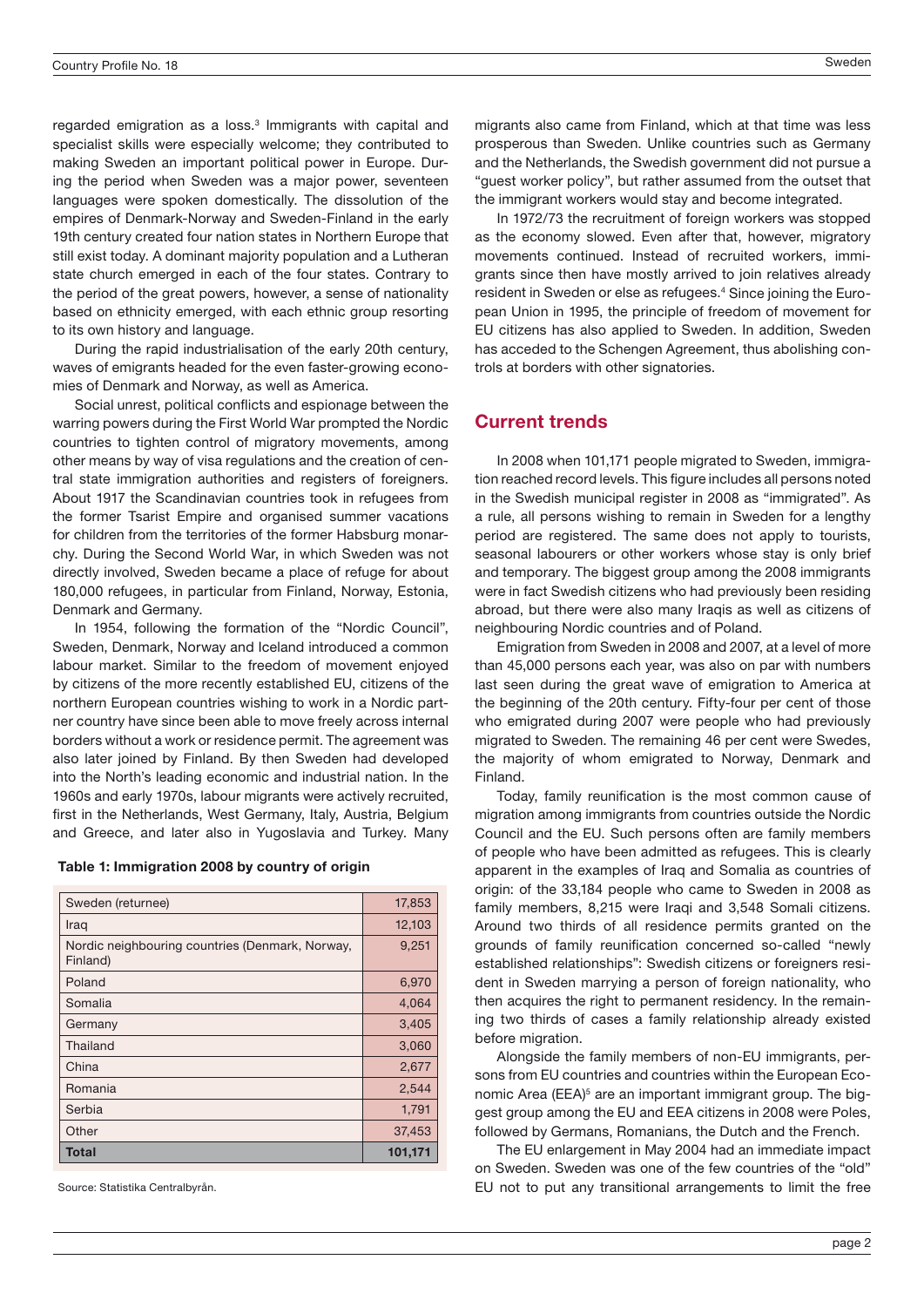# **Figure 1: Immigration 2008 by reason of granting the residence permit** Figure 1: Immigration 2008 by reason of granting the residence permit



Source: Migrationsverket.

Comment: short stays, i.e. temporary stays of asylum-seekers or seasonal labour, are not documented. "Other reasons" means, among other things, returning Swedish citizens, EU citizens and citizens of the Nordic neighbouring countries.

movement of citizens of the "new" states into effect. Contrary to Germany or Austria, for example, people from the new member countries were immediately able to travel to Sweden and work there without first needing to apply for a work permit. In the year of the enlargement, Polish immigrants already made up the largest group within the category of EU and EEA citizens. Fears expressed by Göran Persson, the Prime Minister of Sweden at the time, that without restrictions on the right to free movement Sweden would become a victim of "social tourism", have meanwhile proved unfounded. Most EU immigrants came as workers or service providers. There was no evidence that the new EU citizens were placing excessive demands on social services.<sup>6</sup> In the light of this experience, Sweden introduced no restrictions when Romania and Bulgaria joined the EU in 2007. That expansion once again resulted in a conspicuous increase in immigration, particularly from Romania. However, this was still considerably less extensive than the influx of Polish citizens had been in 2004<sup>7</sup>

Foreign students also make up a significant proportion of new immigrants. In total around seven per cent of students currently enrolled at Swedish universities and colleges come from abroad. In the 2006/2007 academic year this amounted to about to 29,700 foreign students. Student migration has long been encouraged by the fact that Swedish universities have not demanded fees from either domestic or foreign students. In late 2009 however, the government in Stockholm announced that students from abroad will have to pay for university studies in Sweden from the winter semester 2011 onwards.

Labour immigration from countries outside the European Union hovers, in terms of numbers, roughly around the same level as the immigration of students. In 2008 a total of 14,513 labour migrants from third countries were granted a residence permit. Most of these came from Thailand (3,985), India (2,393) and China (1,976).<sup>8</sup> Thai citizens are a particularly strong group among labour migrants because they come to Northern Sweden in late summer each year to work as seasonal labourers picking cranberries and cloudberries, prized as a delicacy. After a few weeks, at the end of the picking season, they always leave again.

# Immigration policy

The Swedish Migration Board (Migrationsverket) is responsible for regulating immigration to Sweden. It makes the decisions about, among other things, appli-cations for a residence permit as a labour migrant, applications for naturalisation and also applications for asylum made by refugees. The central authority has offices

in Norrköping, Solna near Stockholm, Gothenburg, Malmö and elsewhere and reports to the Swedish Migration Minister.

On 15 December 2008, following several years of preparation and negotiation, new regulations came into force in Sweden concerning the immigration of workers from non-EU states. Most importantly, labour immigration is now almost fully dependant on the needs of Swedish employers; the controlling powers of government agencies are severely restricted and the labour market is open to workers of all skill levels. The Swedish Public Employment Service no longer carries out checks to establish whether the immigration of foreign workers is economically necessary. If an employer has a vacancy available but is unable to find a suitable candidate inside Sweden, they are first obliged to advertise the vacancy publicly through the Swedish Public Employment Service (Arbetsförmedlingen). This agency also sees to the publication of the advertisement in the EU job mobility portal EURES. If once again there is no response, the employer may, according to the new rules, advertise for an applicant from any country in the world. All the employer has to do is prove to the migration authorities that the vacancy has, in fact, been advertised for a period of at least ten days throughout the EU. In this way the principle of giving priority to Swedish job-seekers and EU citizens is respected.

The Migrationsverket next approves the recruitment of a third-country national and the trade union responsible for this field of work is given the opportunity to state an opinion on the terms of employment. The terms must be based on the applicable collective agreements, but the trade unions may not stop the appointment of a foreign candidate in case of breaches of the collective terms. The employer then offers the foreign applicant a contract. Armed with this offer of employment, the applicant next registers with the Migrationsverket and is given a residence and work permit for two years with the possibil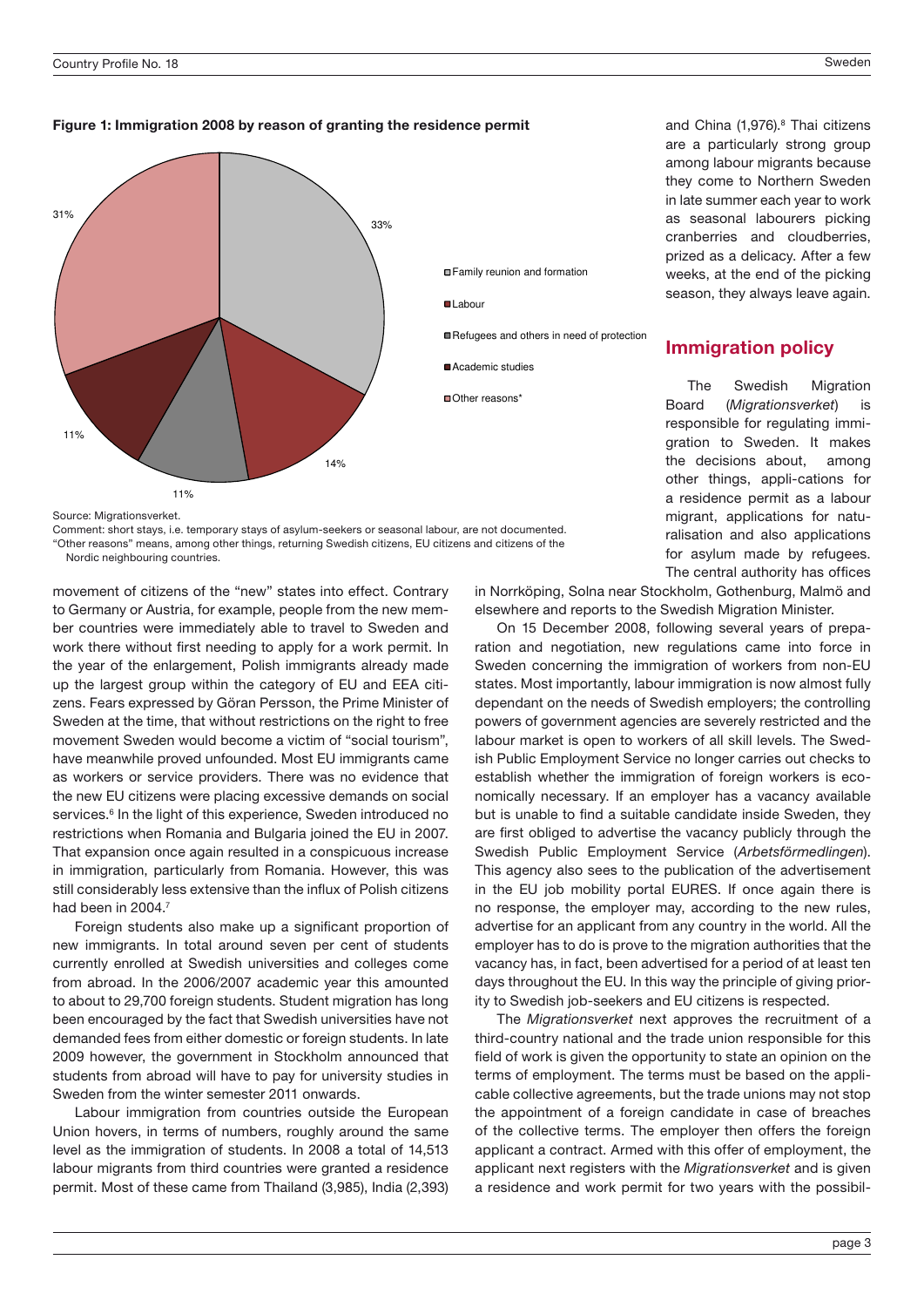ity of an extension. After one extension, in other words after spending four years in Sweden, a permanent residence permit may be granted. The foreign employee is then also free to change employers and, if applicable, migrate to another EU country.

The educational status of applicants is not taken into consideration with the new rules. Workers with low skills or even none at all may immigrate, if employers have the relevant vacancies. Economically-motivated migrants are given access to the same social rights as the rest of the country's population. Labour migrants may also bring their spouses with them from the outset and these are also given free access to the labour market.<sup>9</sup> Another special feature is that Sweden now dovetails the immigration of asylum-seekers with labour migration. Asylum-seekers whose applications have been refused may look for a job in Sweden within a certain time period before having to leave the country and, if they are successful, apply for admission as labour migrants.<sup>10</sup>

The extensive reform of immigration legislation is caused by the diagnosis that in certain sectors the Swedish economy cannot fill vacancies since there is a lack of personnel on the Swedish labour market. Furthermore, the government observes that the population is ageing and that – just as in other EU countries – an ever-decreasing number of people of working age are obliged to support an ever-increasing number of pensioners. Especially in rural areas in central and northern Sweden, some municipalities are additionally reliant upon recruiting migrants specifically in order to counteract the negative impact of the population migrating to the cities.11

### Table 2: Residence and work permits granted to third country nationals on the basis of the new labour migration law (1.1.-1.6.2009)

| Agricultural and forestry workers  | 2,667 |
|------------------------------------|-------|
| Computer experts                   | 882   |
| Catering employees                 | 302   |
| Civil engineers, architects        | 232   |
| Engineers and technicians          | 172   |
| Gardeners                          | 126   |
| Construction workers and craftsmen | 111   |
| Other                              | 974   |
| <b>Total</b>                       | 5.466 |

Quelle: Migrationsverket.

Between January and May 2009 the Migrationsverket received 7,560 applications for residence and work permits made on the basis of the new regulations. Up to and including April, India, China and Ukraine were the main countries of origin of foreign applicants. The most significant professional groups were computer specialists, caterers and engineers. Rejected asylum-seekers were the source of 532 applications. In May the numerical proportions changed dramatically as 2,667 seasonal workers applied for a work permit. Most of these were berrypickers from Thailand.12

## The immigrant population

Around 1,227,770 people, or about 13.7 per cent of the Swedish population, were born abroad. A large number of them come from neighbouring Nordic countries. However, the number of immigrants from other European countries and from Asia has grown significantly. Sweden today is a multicultural country. In 1970 the proportion of people born abroad in relation to the total population was only half what it is today.13

Most immigrants live in and around the cities of Stockholm, Gothenburg and Malmö, with smaller numbers in Örebro, Uppsala, Jönköping, Kalmar and Södertälje. By contrast, the proportion of immigrants on the island of Gotland in the Baltic Sea, as well as in the northwestern and northern provinces of Sweden, is relatively small, although there are immigrants and refugees even in the extreme north, often running pizzerias or kiosks.

## Integration policy

Swedish integration policy is internationally regarded both as one of the most ambitious and as one of the most successful.14 The Scandinavian welfare state boasts a large public sector offering comprehensive social security systems. These are available to all inhabitants. Equality, solidarity, cooperation and consensus are core components of this system, which has, however, come under scrutiny many times in recent years.

In the 1960s and 70s immigrants had no difficulty finding jobs in Sweden. Sometimes industry provided them with accommodation and the employee organisations helped with integration. In school, children from foreign families had the right to be taught in their mother tongue for a certain number of hours a week. Municipal libraries were also given the financial means to purchase lexicons, newspapers and books in the major immigrant languages.<sup>15</sup> Sweden was at that time markedly influenced by social democratic thought, and assumed that immigrants would stay. As early as 1968, the egalitarian approach already outlined was anchored in the first governmental bill about immigrant policy objectives: immigrants were to have the opportunity to achieve the same living standards as the rest of the population.<sup>16</sup> With regard to integration, the government and parliament initially neither endorsed a policy of assimilation nor a strategy to specially promote differing immigrant cultures. It was argued that immigrants were to have the right to maintain the language and culture of their country of origin, but that the state needed not actively support this; rather, the migrants themselves were able to attend to the matter.<sup>17</sup> This was the start of Sweden's development into a multicultural state. In 1975 the government granted foreigners the active and passive right to vote in municipal and provincial parliament elections.

In the 1980s and 1990s, when the influx of refugees and family members migrating to Sweden for reunification was growing, the image of generosity and equality that had developed over the years was increasingly felt to be a burden. The government felt obliged to demonstrate that Sweden was able to restrict immigration. Stricter immigration control was now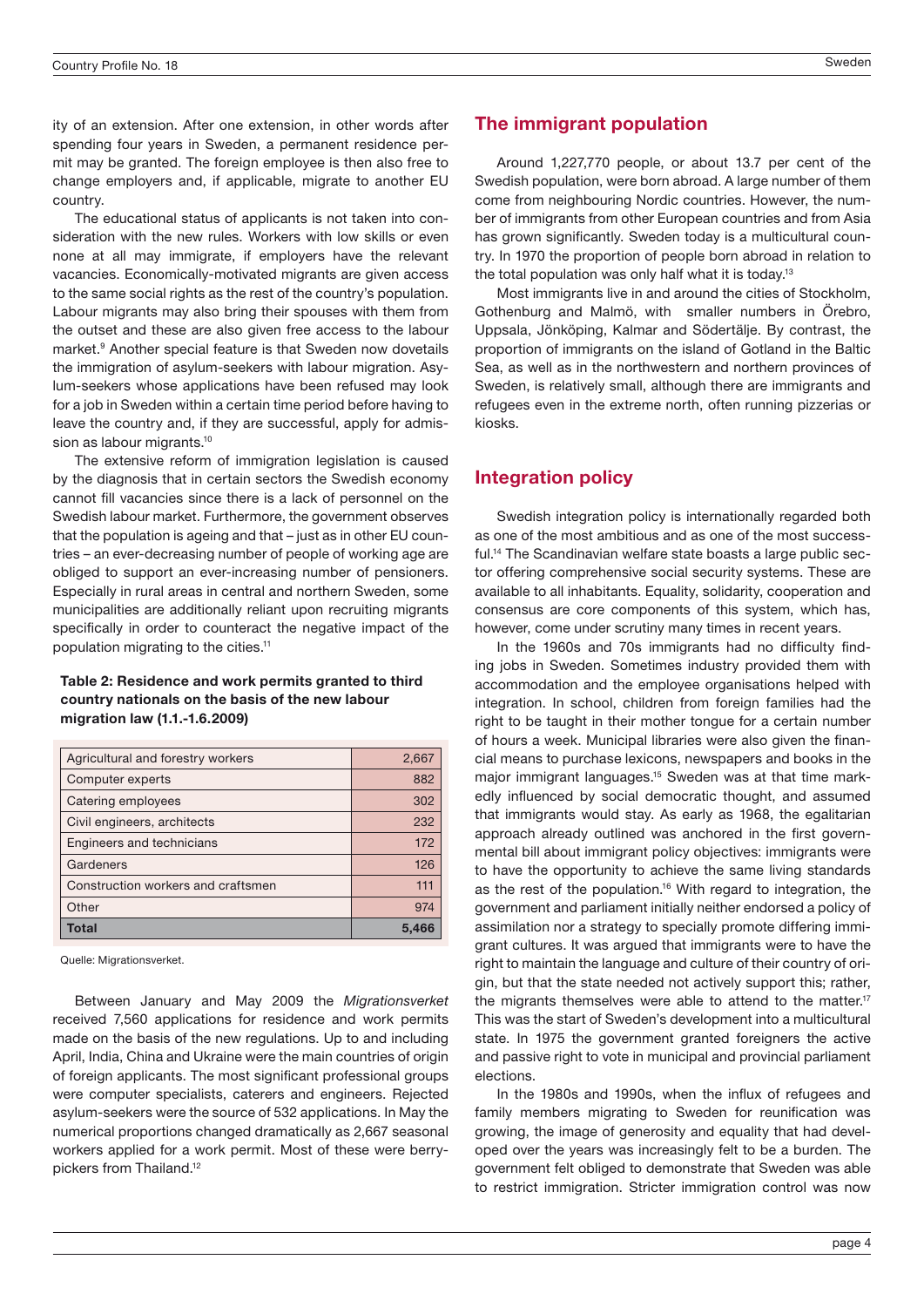

Figure 2: Persons born abroad by continent of origin 2008

Source: Statistiska Centralbyrån 2009.

deemed a prerequisite if integration was to continue to work. In line with the restrictions in asylum and immigration legislation introduced at the time, the strategy adopted with regard to integration was also changed; whereas previously multiculturalism had been stressed and at times fostered by the state, the policy was considered to have overly accentuated cultural differences between Swedes and immigrants, thereby gradually reinforcing mental and social boundaries between an "us" (the Swedes) and a "them" (the immigrants). The new policy was intended, instead, to play down such differences, stress similarities and focus on social cohesion.<sup>18</sup> As a result, asylumseekers recognised in Sweden as refugees or granted a residence permit for humanitarian reasons must today attend an obligatory "Swedish for Immigrants" course offered and paid for by the municipality that takes them in. The course not only aims to teach the Swedish language but to provide knowledge and understanding of the social system and Swedish traditions. The course concludes with an examination, which is deemed an important requirement for finding a job. The policy considers the best form of integration into Swedish society to be rapid integration into the labour market. Education and training, as well as active job placement, are therefore of the utmost priority in today's integration policy.

To prevent disproportionate concentrations of the immigrant population in certain places, the government is also attempting to disperse newly arrived asylum-seekers and recognised refugees throughout the country under what is known as the "All Sweden" policy (see also Asylum and refugees). This is also intended to counteract the recognisable trend in more remote regions, especially in central and northern Sweden, towards ageing and the migration of the young population to the cities.

In the course of the last few years, however, the "All Sweden" policy has brought about a dilemma: municipalities in regions suffering from emigration and ageing declared their readi-

ness to take in asylum-seekers and refugees; however, there was often a shortage of job vacancies in such places, with the result that migrants accommodated there often tried to move on to bigger cities as quickly as possible. In cities such as Gothenburg, Malmö or Stockholm there may indeed be more jobs available, but there is limited low-cost housing, leading to an increased concentration of migrants crowded into the suburbs, which contributes to social tension. Highrise buildings in the suburbs of Stockholm and other cities are symbolic of this situation, having been erected between 1965 and 1975 under the so-called "Million Programme" (Miljonprogrammet). Today these areas are often run-down. As the rent, however, is comparatively reasonable, many socially disadvantaged

groups live there, such as migrants, low-income single parents and poor pensioners. Social scientists speak of this as marginalisation and social segregation.19 The term marginalisation not only refers to the living conditions but also to the foreign population's poorer integration in the labour market. In 2005 around 76 per cent of all inhabitants born in Sweden and aged between 16 and 64 were in paid employment, but only 62 per cent of those born abroad.

# **Citizenship**

Since 2001 Sweden has had a fairly liberal law on citizenship based both on elements of the right to nationality based on parentage and on the principle of birthright citizenship. According to the principle of the right to citizenship based on parentage (ius sanguinis) it is the parents' citizenship that is decisive as to which citizenship is conferred upon the child at birth. If a Swedish woman gives birth to a child, then that child automatically receives Swedish citizenship. If a Swedish man has a child by a foreign woman, then that child, too, is automatically a Swede, providing the child is born inside Sweden or the parents are married.

In addition to ius sanguinis, currently there are strong elements of the principle of birthright citizenship (*ius soli*) as well as the possibility of acquiring citizenship by naturalization.<sup>20</sup> Any foreigner resident in Sweden for at least five years who is of full legal age, possesses a permanent residence permit and has committed no criminal act can apply for Swedish citizenship. Language skills or special knowledge of the state and social systems are not required. There are even exceptions applicable to the minimum residence period of five years: stateless persons or recognised refugees can apply for Swedish citizenship after four years in Sweden. Danes, Finns, Icelanders and Norwegians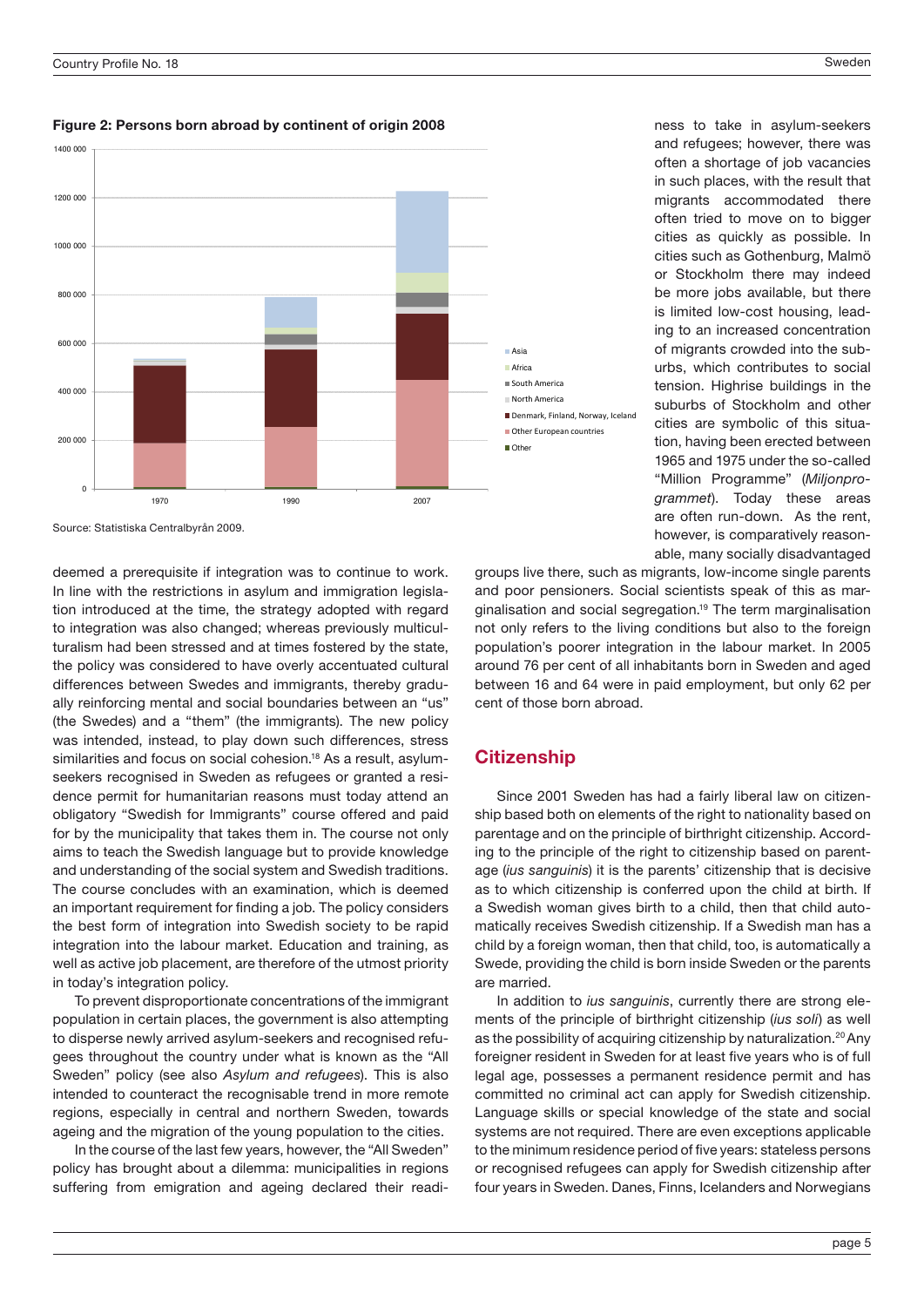can even become Swedes after two years of residence.<sup>21</sup> Many municipalities today hold celebratory "citizenship ceremonies" on the Swedish national day.

Whereas the earlier Swedish law did not permit dual citizenships, since 2001 foreigners have been able to retain their former citizenship when acquiring Swedish citizenship. In the past five years (2004-2008) more than 120,000 foreigners have been naturalised in Sweden.<sup>22</sup>

## Asylum and refugees

Right up until the early 1980s the number of asylum-seekers in Sweden was small, at about 5,000 applicants per year. After 1985, however, the number of applications increased, reaching a peak in 1992 with about 84,000 asylum-seekers, mostly attributable to the war in the former Yugoslavia.

In light of this increase, the influx of asylum-seekers became a highly politicised topic in the late 1980s and early 1990s. For the first time, the government developed a system for dispersing asylum-seekers within the country. At first, refugees were accommodated in about 60 of Sweden's 284 municipalities, while almost all of the municipalities were supposed to become involved in taking in refugees at a later date. This elicited a strong negative response among the local populations in some municipalities. Today the municipality of Sjöbo in the south of the country is still renowned throughout all Sweden. There, in 1988, a local referendum was held wherein the great majority of the population supported the municipal council's refusal to participate in the national refugee admission programme.<sup>23</sup> In 1991 the populist right-wing "New Democracy" (Ny Demokrati) party succeeded in gaining representation in the Swedish parliament (riksdag).24 There were also attacks by radical right-wing groups on mosques and the homes of asylum-seekers . This shattered the self-image held by many

lum-seekers.26 Around 48 per cent of asylum-seekers whose applications were considered by the Migrationsverket during the course of 2007 were granted a residence permit. For comparison, the protection rate in Germany in the year 2007 was 27.5 per cent.<sup>27</sup>

The high figures experienced by Sweden can be explained above all by a significant increase in the flow of refugees from Iraq since 2006. Around half of the applications for asylum registered in 2007 came from Iraqis. The authorities granted about 72 per cent of them a residence permit as refugees. As a result, Sweden took in more Iraqi refugees than all the other industrialised countries in Europe and the Americas combined. In 2008, however, due to the large number of immigrants, the Migration Board changed its "liberal" line, classifying certain parts of Iraq as safe "internal flight alternatives" and rejecting more Iraqi refugees. This had an immediate effect on migration flows; the proportion of Iraqi refugees among the overall number of asylum-seekers fell to a quarter.

For all that, Iraq still remains at the top of the list of countries from which refugees in Sweden originate. The second most common country of origin in 2008, with about 14 per cent of all asylum applications, was Somalia. Other countries such as Palestine, Kosovo, Serbia, Russia and Eritrea comprised a comparatively small portion with about 4 per cent of asylum applications each. Overall, the number of asylum-seekers in Sweden in 2008 was significantly smaller than in 2007, and the number of protected immigrants, in other words, those recognised by the Migrationsverket as having refugee status or granted a residence permit for humanitarian reasons, halved between 2007 and 2008; instead of 48 per cent, only 24 per cent of applicants for asylum received a positive response.

Comparative analysis of asylum applications reveals another striking feature; the number of unaccompanied minors among asylum-seekers is fairly high. Between 2004 and 2008

Swedes of an open and tolerant country.25

The government reacted to all these developments with an attempt to make it more difficult for asylum-seekers to enter Sweden, such as by extending visa restrictions. In addition, however, there were awareness-raising campaigns aimed at curbing racism and xenophobia. After 1992 the numbers of newly arrived asylum-seekers fell rapidly. In 2006 and 2007, however, Sweden once again became an important destination country for asylumseekers. In 2007, the Migrationsverket registered a total of 36,207 applications for asylum, more than any other EU state. Although Germany has nine times as many inhabitants as Sweden, there were only half the number of asy-



**Figure 3: Trend in number of applications for asylum (approx. 2000 – 2008)** Figure 3: Trend in number of applications for asylum (approx. 2000 – 2008)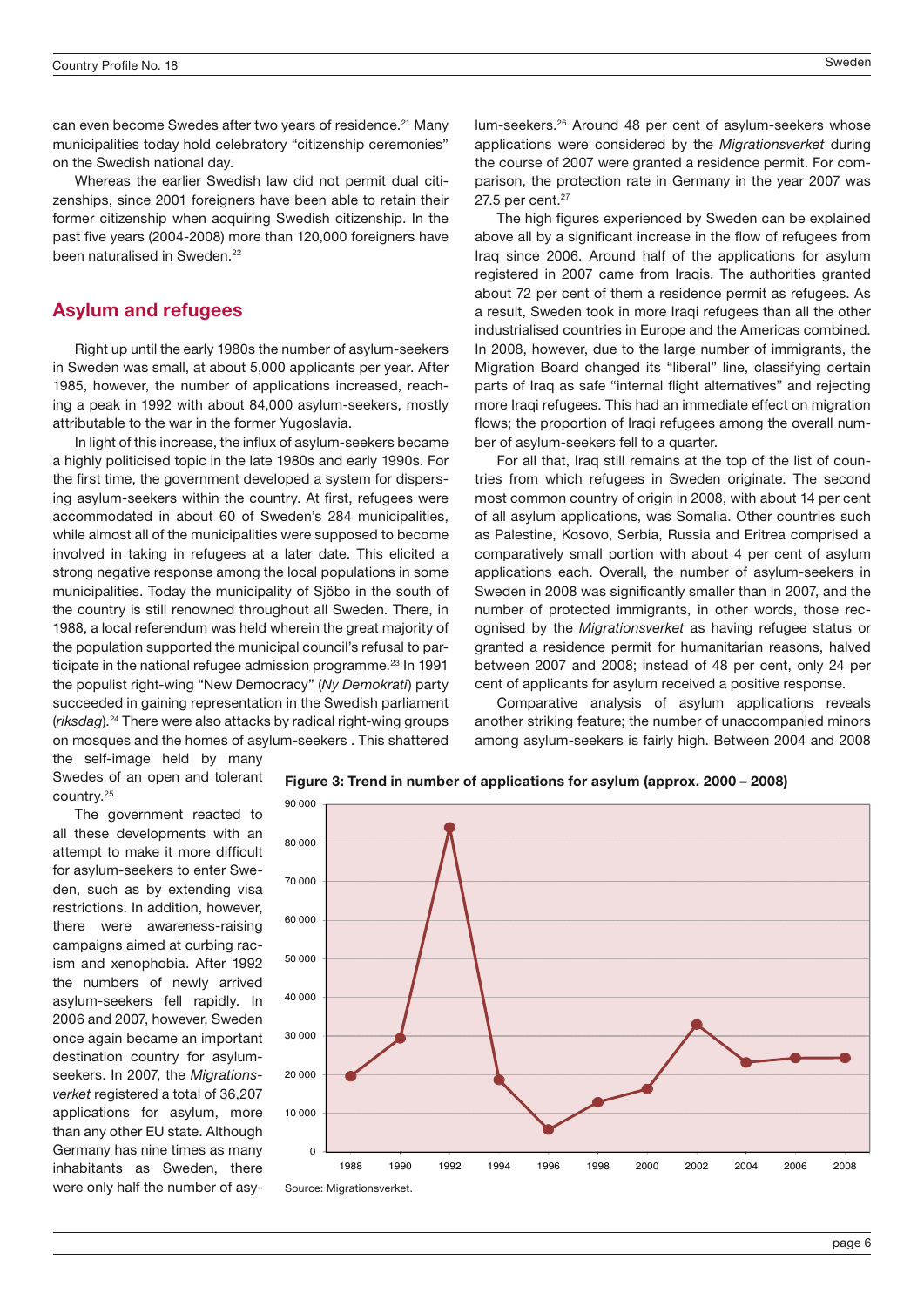the number of minors arriving in Sweden without parents or guardians almost quadrupled. In 2008, 1,510 unaccompanied minors applied for asylum in Sweden, most of them from Iraq, Afghanistan and Somalia. In Germany during the same period, just 763 unaccompanied asylum-seekers younger than 18 were registered.28

The system for dispersing refugees and for their acceptance in municipalities has been functioning, broadly speaking, since the 1980s. After their arrival and applying for asylum, most asylum-seekers are housed for a short while in collective accommodation run by the Migration Board (Migrationsverket). While the Migrationsverket checks the grounds for asylum, asylumseekers may either stay with relatives or friends, or else they will be assigned accommodation. The receiving municipalities decide for themselves whether they wish to take in asylumseekers, and, if so, how many each year. They provide communal apartments rented and paid for by the Migrationsverket. In addition to accommodation, the responsible municipalities also provide "Swedish for Immigrants" courses and help arrange internships or jobs.

On the one hand, this system ensures wide distribution of the financial burdens associated with taking in asylum-seekers and refugees among Swedish municipalities from the south through to the farthermost north of the country. On the other hand, however, it also provides fuel for recurrent political conflicts. When the admission of asylum-seekers from Iraq reached its peak in 2006 and 2007, many municipalities refused to take in additional refugees. They therefore remained for longer than necessary in apartments provided for asylum-seekers or in the collective accommodation run by the Migrationsverket. Those cities too where many Iraqis were already living were subjected to a further large increase in immigrant numbers, since many Iraqis moved to their fellow countrymen already resident in these cities. In 2007, the industrial town of Södertälje to the south of Stockholm, with a population of about 83,000, took in a total of 1,268 Iraqis - more than the USA in the same year. Moreover, while the multicultural, but economically weak, Stockholm suburb of Botkyrka provided accommodation for 360 newly arrived Iraqi refugees, municipalities in rich suburbs with a low number of foreigners declared their willingness to take in only a twodigit number of refugees. There have also been similar conflicts in recent years with regard to taking in refugee minors who require more care than adults and are therefore a larger financial burden on the municipalities. In autumn 2007, the migration authorities took the remarkable step of publishing a "black list" of municipalities that were not participating in the acceptance of unaccompanied children and young people. This name and shame strategy was intended to increase the moral pressure on the most reluctant municipal administrators.<sup>29</sup>

In addition to those who come to Sweden and apply for asylum there, since 1950 Sweden has also taken in quota refugees in cooperation with the United Nations High Commissioner for Refugees (UNHCR). Members of the Migrationsverket travel to countries where asylum-seekers have sought temporary refuge and, in collaboration with the UNHCR, select people who are deemed to have a special need for protection. In recent years this has enabled between 1,200 and 1,900 refugees per year from crisis regions to resettle in Sweden.<sup>30</sup>

# Irregular migration

It is as difficult to estimate the extent of irregular migration to Sweden as it is for other countries. Estimates currently in circulation are mostly based on statistics concerning the number of expulsion orders pending with the Swedish police and imposed by the Migrationsverket on rejected asylum-seekers and persons with expired residence permits. In June 2005 the police had yet to enforce about 16,000 such orders that had for various reasons not yet been executed.<sup>31</sup> The numbers, however, provide only a rough indication.

In general, it can be assumed that the number of irregular migrants in Sweden is smaller than in central or south European countries. This is attributable to Sweden's somewhat remote geographic position as well as the fact that Swedish society has strict legal regulations, leaving very little room for an irregular stay.32 The Scandinavian welfare state stands out from other nations by, among other things, having a comprehensive and detailed record of the population. All citizens and legal immigrants have a personal identification number comprising the date of birth and four further digits that clearly identifies each person in the municipal tax registers.<sup>33</sup> Without such a number it is not possible to open a bank account, receive social security benefits or claim other social services, or apply for a telephone line. This makes it difficult to live without residence status. In addition, the high degree of unionisation among Swedish workers makes it difficult for an irregular worker to remain undetected.

In 2005, parliament reformed Swedish asylum law; thereby bringing Sweden in line with the EU asylum guidelines that had entered into force in previous years. A measure was introduced for regularising rejected asylum-seekers and people living in Sweden for some years under a deportation order that had not yet been carried out. Those concerned were given the right to submit a new application for asylum by March 2006. The Migration Board was required to apply particularly flexible criteria when assessing these follow-up applications. According to the Migrationsverket, about 30,000 applications were submitted, of which just 60 per cent were approved. The approval right was as high as 96 per cent for applicants from countries to which it was impossible to carry out deportations.<sup>34</sup>

# Future challenges

In general, despite sporadic situations of crisis, public discourse in Sweden concerning migration and integration is characterised by a high degree of political correctness. Whenever, for example, the mass media report on criminal offences, they do not give any indication as to the place of origin or nationality of the alleged perpetrator until the person has been convicted or at least until official charges have been preferred. Extreme right-wing parties that openly stir up public opinion against the government's immigration and integration policy are – unlike in Denmark, Norway and recently also Finland – as yet only marginal phenomena and far removed from being leaders of opinion. There is, however, evidence that the radical rightwing "Sweden Democrats" (Sverigedemokraterna) are gaining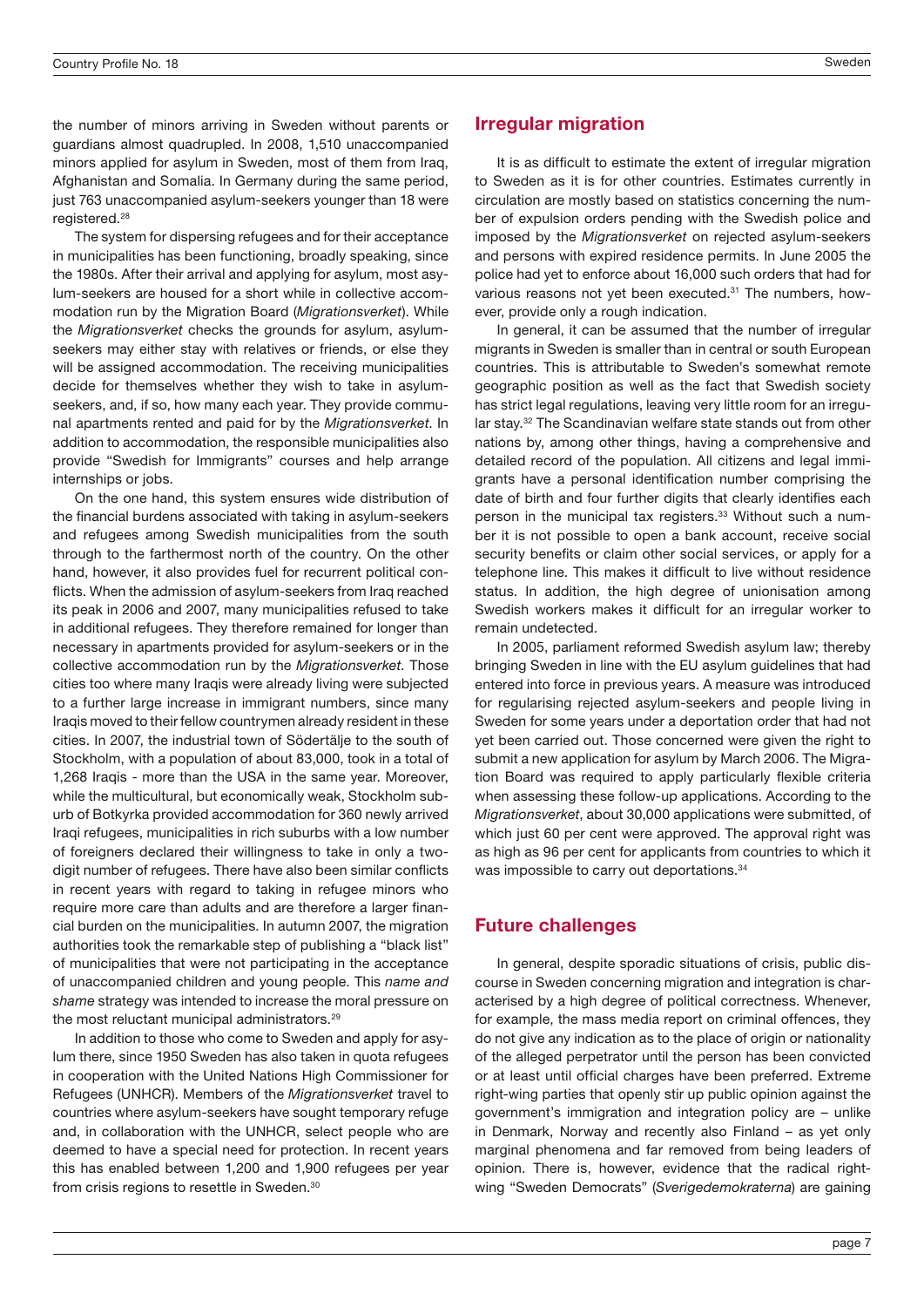increasing support among the electorate. In advance of the 2009 European election it was widely expected that the party might well gain representation in the European Parliament. However, in the end it received just 3.3 per cent of the votes. In the last parliamentary elections the Sweden Democrats also failed to clear the four per cent hurdle to gain a seat in the national parliament, although they were well supported in some southern Swedish constituencies, thereby triggering headlines and debate. In addition, there is in Sweden a (neo-) Nazi movement that, despite being small in numbers, is particularly active and radical and has in the past committed a spate of attacks and murders on dissenters, migrants, homosexuals and trade unionists.

In order to limit the move towards the radical right and extremists, the established parties are attempting to bolster the high levels of immigration with a functioning integration policy and to correct existing deficiencies. The situation is particularly urgent in the so-called "problem suburbs" of the bigger cities. It is true that the social conditions there are still far better than those in the suburbs of Paris. There is, however, considerable unemployment, lack of prospects and hopelessness among the young people in particular and this repeatedly spills over into attacks on the police, vandalism and arson. The current centre-right government hopes to improve the situation by employing more teachers at primary and secondary schools in city suburbs. Ms Nyamko Sabuni, Minister for Integration and Gender Equality, is also of the opinion that for many migrants it is not worthwhile taking on employment, as Swedish state benefits are too high. To break the "outsidership" of newly arrived immigrants, she wants to ensure that in future it will be more "worthwhile" for migrants to work. They are to be given incentives to accept jobs, including those in the low-pay sector. This line means a radical break with the earlier social democratic policy that focussed on equality and solidarity in the labour market and therefore invested above all in education and further education for disadvantaged population groups. Today it is accepted that certain categories of workers only have access to poorly-paid, low-skilled jobs. Shortly after coming into office in 2006, the current centre-right government took the decision to significantly reduce unemployment benefits with the aim of increasing the incentive to accept employment.<sup>35</sup> In addition, the policy is intended to ensure that it is easier for immigrants to have foreign vocational training and diplomas recognised in Sweden or, if applicable, to take shorter additional training courses in order to gain recognised academic or vocational qualifications and have better chances in the labour market.<sup>36</sup> Discrimination against immigrants in the awarding of jobs, in the housing market and in other areas of public life is also to be more vehemently combated by a new anti-discrimination law.<sup>37</sup> which came into force on 1 January 2009.<sup>38</sup>

There have been intense debates about Islam, Muslims in Sweden and potential trends towards radicalisation, following the dispute over the Jyllands-Posten Mohammed cartoons in neighbouring Denmark in 2006 and a comparable case in Sweden in 2007 that stirred up less national and international attention. Among other actions, the government commissioned a study to establish whether to introduce a state-funded training programme for imams in order to increase the religious leaders' knowledge of the basic principles of Swedish society and help stem extremist teachings. However, the study came to the conclusion that a state training course was not a solution, partly because it contradicted the principle of Swedish confessional neutrality.39

The global economic and financial crisis experienced in most other European countries has had an impact on Sweden, too, despite the economic boom of recent years and the fall in unemployment. Now, unemployment figures are rising and the Swedish currency is losing value. This poses a real threat to social cohesion in Sweden, especially against a backdrop of the decreasing importance of social democratic social policies since the 1980s – policies, which had aimed for a relatively equal distribution of incomes and a comprehensive social security system. Differences between rich and poor were already on the increase before the current crisis. The increasing polarisation of social strata could result in the somewhat cautiously expressed demands for stricter immigration control being heard until now, soon becoming much louder.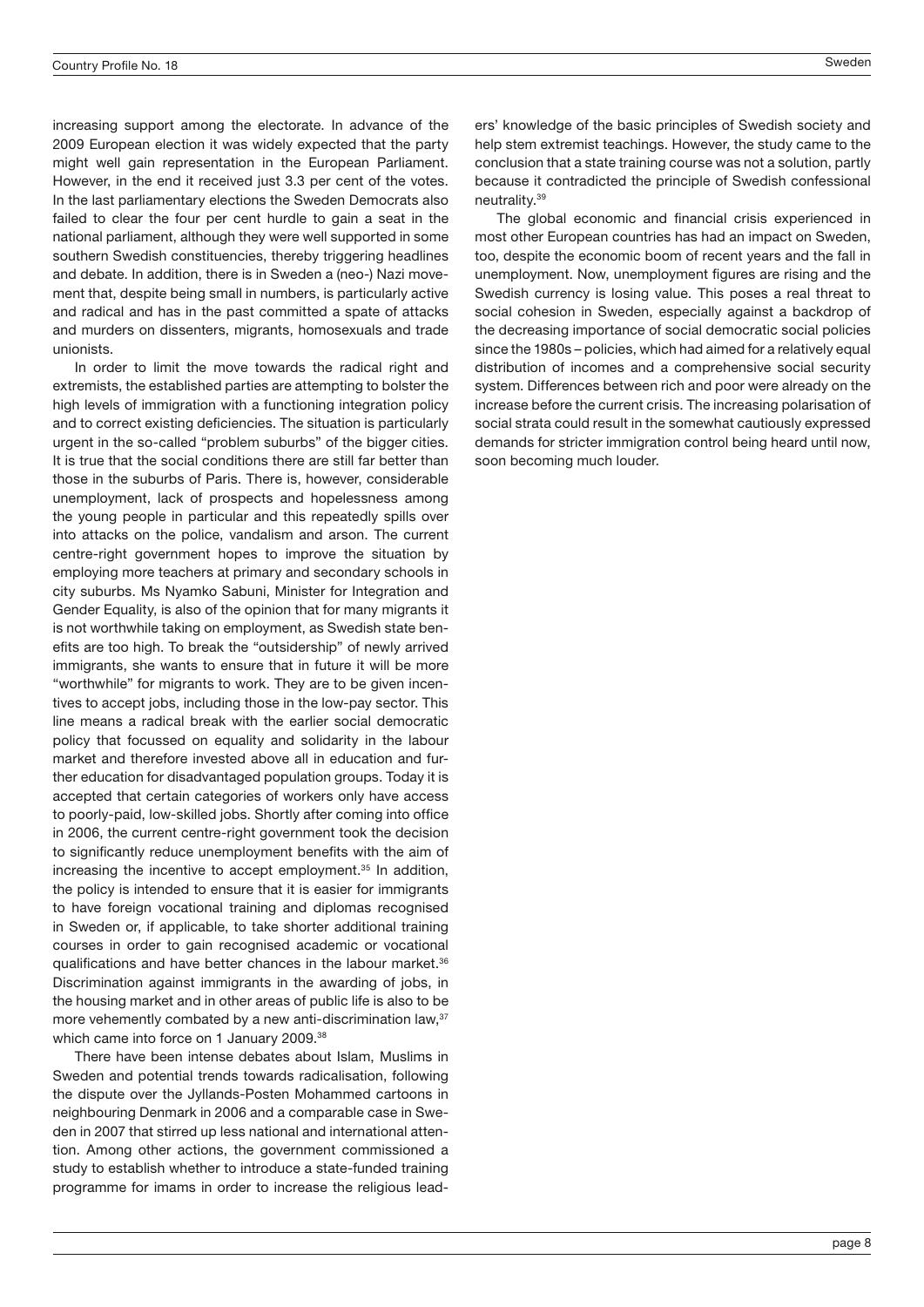#### Endnotes:

- <sup>1</sup> Cf. Statistiska Centralbyrån (2009).
- <sup>2</sup> Many athletes, pop stars and other celebrities in Sweden also have a migration background. Top, internationally recognised athletes include the Gambian-born pole-vaulter Alhaji Jeng, the Somali long-distance runner Mustafa Mohamed and the professional footballer Zlatan Ibrahimovic, who comes from a Bosnian family and was born in Malmö, South Sweden. The successes of the football club Assyriska Föreningen, founded by Assyrian immigrants and which occasionally plays in the first professional division of the Swedish football league, are followed and celebrated far beyond the country's borders. Among many other musicians, Timbuktu, a hip hop artist with African ancestors, and also Iranian-born Laleh enjoy considerable popularity. Further examples include authors, actors and entrepreneurs.
- <sup>3</sup> Cf. Kjeldstadli (2007).
- Cf. Migrationsverket (2009a).
- <sup>5</sup> Apart from the EU countries, Iceland, Norway and Liechtenstein are also members of the EEA.
- <sup>6</sup> Cf. Inga tecken på "social turism", in: Dagens Nyheter, 24 August 2004.
- Cf. Wadensjö (2007).
- <sup>8</sup> Source: Migrationsverket.
- <sup>9</sup> Cf. Springfeldt (2009).
- <sup>10</sup> Cf. Migrationsverket (2009b).
- <sup>11</sup> Cf., for example, Cvetkovic (2009).
- <sup>12</sup> Cf. Migrationsverket (2009c).
- <sup>13</sup> See Statistiska Centralbyrån 2009, p. 102; and Hammar (2003), p. 238.
- <sup>14</sup> Cf. Hammar (2003), p. 238.
- <sup>15</sup> Cf. Benito (2007), p. 336.
- <sup>16</sup> Cf. Dahlström (2006), p. 16.
- <sup>17</sup> Cf. Dahlström (2006), p. 16 and Soininen (1999), p. 687.
- <sup>18</sup> Cf. Hammar (2003), pp. 244f.
- <sup>19</sup> Cf. Cvetkovic (2009), pp. 101f.
- <sup>20</sup> Cf. Regeringskansliet (2000), p. 86.
- <sup>21</sup> Cf. Migrationsverket (2006), pp. 6-7.
- <sup>22</sup> Cf. Migrationsverket (2009a), p. 22.
- <sup>23</sup> Cf. Norström, Eva (2004), p. 43.
- <sup>24</sup> At the following election in 1994 Ny Demokrati only obtained about 1.2 per cent of the votes, thereby losing its parliamentary mandate.
- <sup>25</sup> Cf. Geddes, Andrew (2003), pp. 110f.
- <sup>26</sup> Cf. Migrationsverket (2009a), p. 10; Bundesamt für Migration und Flüchtlinge (2008), pp. 27 and 29.
- $27$  The total protection rate is calculated as follows: The total of number of positive decisions (to accept asylum seekers as refugees, to grant temporary protection as refugee, or to state that removal is legally prohibited) is divided by the total number of decisions on such issues during the same period (Bundesamt für Migration und Flüchtlinge (2009), p.48).
- <sup>28</sup> Cf. Migrationsverket (2009a), p. 13; and Parusel (2009).
- <sup>29</sup> Cf. Hem för ensamma flyktingbarn stängs, in: Sydsvenskan, 4 January 2008.
- <sup>30</sup> Cf. Migrationsverket (no year), p. 2.
- <sup>31</sup> Cf. Khosravi (2006), pp. 291.
- <sup>32</sup> C1f. Geddes (2003), p. 112.
- 33 A precondition to the issuing of a personal identification number is obligatory registration with the Tax Agency at the relevant municipality. Upon registration the following personal data are stored: name, age, sex, marital status, spouse and children below legal age (if applicable), town of birth, country of birth, nationality, date of immigration or emigration with country of origin and destination, current address. Municipal tax registers can be accessed by other government organisations.
- 34 Cf. Migrationsverket (undated press release): Resultat av den tillfälliga lagen om prövning av beslut om av- och utvisning, Norrköping: Migrationsverket.
- <sup>35</sup> Also cf. Parusel (2006), pp. 1436-1439.
- $36$  Cf. "Vi satsar två miljarder på snabbare integration", in: Dagens Nyheter, 19.09.08.
- <sup>37</sup> Diskrimineringslag, Doc. No. SFS 2008: 567 dated 5 June 2009.
- $^{38}$  The fact that there is a need for improvement in equality of opportunity has been boldly brought to the attention of the Swedish public on many occasions in recent years. The newspaper Dagens Nyheter, for example, had two students telephone companies to apply for vacancies. Both had exactly the same qualifications, but one called himself Fredrik, the other Rebin. Whereas Fredrik was invited to several interviews, Rebin – evidently solely due to the foreign-sounding name – was told "No, thank you" on each occasion. Cf. Rebin? Nej, tack. Fredrik? Ja, välkommen!, in: Dagens Nyheter, 5 September 2004. Reports on discrimination otherwise mostly cover the urban party, club and pub scene, where persons of foreign appearance are repeatedly shown the door. According to the new anti-discrimination law, such actions are prohibited and are subject to prosecution.
- <sup>39</sup> Cf. Regeringskansliet (2009), pp. 102-109.

#### About the author:

Bernd Parusel has a degree in political science and is a research associate for the European Migration Network (EMN) at the Federal Office for Migration and Refugees in Nuremberg.

E-Mail: Bernd.Parusel@bamf.bund.de

## **References**

- Benito, Miguel (2007): Sweden, in: Anna Triandafyllidou, Rudy Gropas (eds.): European Immigration – A Sourcebook, Aldershot: Ashgate, pp. 335-346.
- Bundesamt für Migration und Flüchtlinge (2008): Asyl in Zahlen 2007, Nuremberg: Bundesamt für Migration und Flüchtlinge.
- Bundesamt für Migration und Flüchtlinge (2009): Asyl in Zahlen 2008, Nuremberg: Bundesamt für Migration und Flüchtlinge.
- Cvetkovic, Anita (2009): The Integration of Immigrants in Northern Sweden: A Case Study of the Municipality of Strömsund, in: International Migration, Vol. 47, No. 1, pp. 101-131.
- Dahlström, Carl (2006): The Rhetoric and Practice of Institutional Reform – Modern Immigrant Policy in Sweden, Paper prepared for the biannual meeting of the Council for European Studies, Chicago, 29 March to 2 April 2006.
- Geddes, Andrew (2003): The Politics of Migration and Integration in Europe, Los Angeles/London/New Delhi/Singapore: SAGE Publications.
- Hammar, Tomas (2003): Einwanderung in einem skandinavischen Wohlfahrtsstaat – die schwedische Erfahrung, in: Dietrich Thränhardt, Uwe Hunger (eds.): Migration im Spannungsfeld von Globalisierung und Nationalstaat, Leviathan special issue 22/2003, pp. 227-252.
- Kjeldstadli, Knut (2007): Nordeuropa, Dänemark, Norwegen, Schweden und Finnland, in: Klaus J. Bade, Pieter C. Emmer, Leo Lucassen, Jochen Oltmer (eds.), Encyclopedia of Migration in Europe from the 17th Century to the Present, Pader-